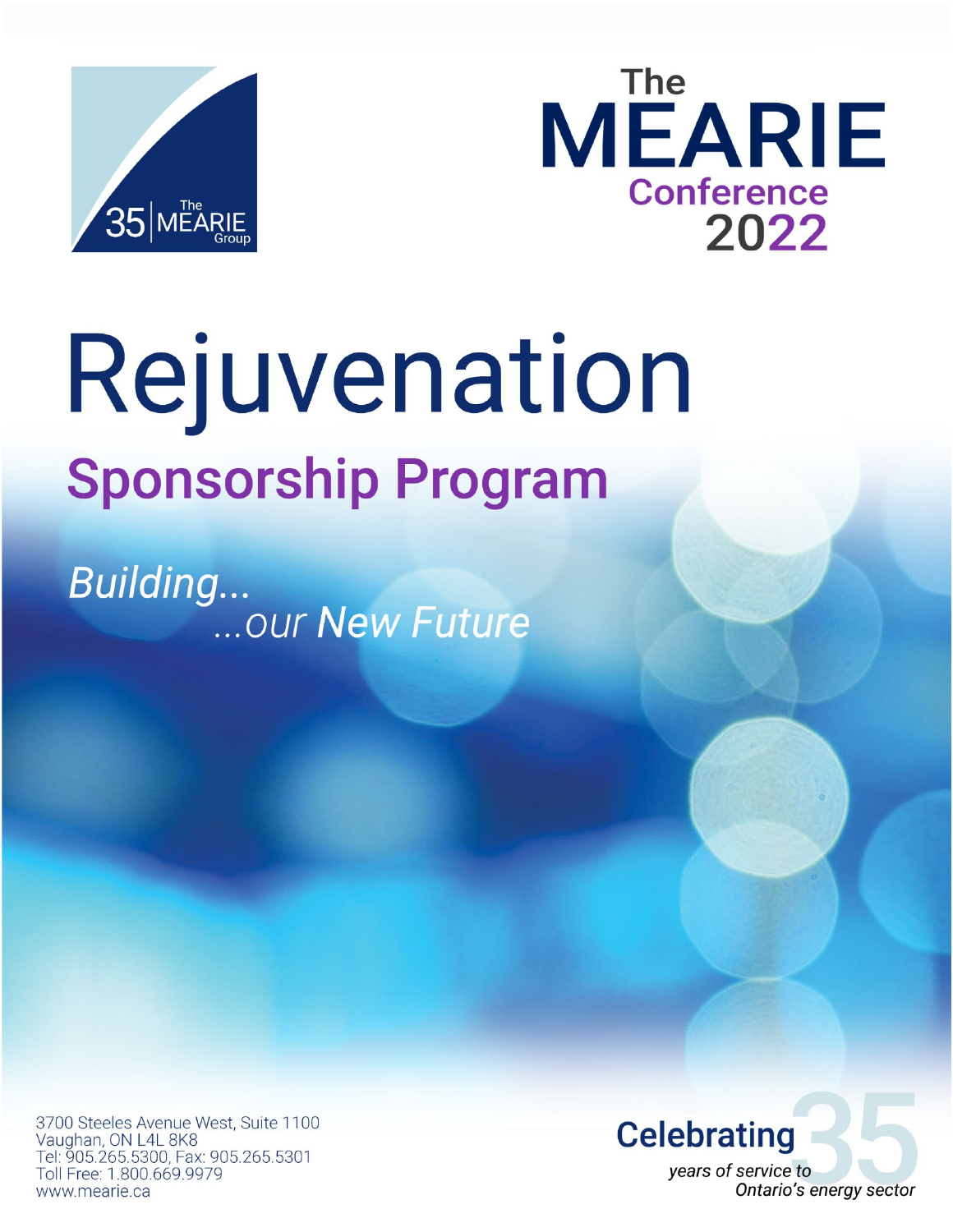

### The 2022 MEARIE Conference Sponsorship Opportunities

June 15-17, 2022 | JW Marriott, The Rosseau, Muskoka

It's a milestone year for The MEARIE Group, as part of the celebrations, The MEARIE Conference is returning for the first time since 2019, so don't miss out on being an integral part of this remarkable event. The conference combines multiple learning/educational sessions with meaningful networking opportunities. All combined, this rich conference experience will provide you with tremendous possibilities to promote your company and your partnership with both The MEARIE Group and Ontario's energy sector. Choose from the opportunities below to participate in this year's unforgettable event!

| Gold Sponsorship - Conference Keynote Speaker (2) 2. of 2. SOL.D \$6,000                                                                       |  |
|------------------------------------------------------------------------------------------------------------------------------------------------|--|
|                                                                                                                                                |  |
|                                                                                                                                                |  |
|                                                                                                                                                |  |
| Ruby Sponsorship – Breakfast (2) 2.of 2.SOLD<br>Ruby Sponsorship – Breakfast (2) 2.of 2.SOLD<br>Ruby Sponsorship – Delegate Badge Lanyard SOLD |  |
|                                                                                                                                                |  |
|                                                                                                                                                |  |
|                                                                                                                                                |  |
|                                                                                                                                                |  |
| Quartz Sponsorship - Branded Mints <b>SOLD</b> 2000 2000 2000 2000 2010 23,200                                                                 |  |
|                                                                                                                                                |  |
|                                                                                                                                                |  |
|                                                                                                                                                |  |
|                                                                                                                                                |  |
|                                                                                                                                                |  |
|                                                                                                                                                |  |
|                                                                                                                                                |  |
|                                                                                                                                                |  |
| Pearl Sponsorship - On the Water Activity. <b>SOLD</b> [ <i>maximurgare communicancessimility</i> . \$2,000                                    |  |
|                                                                                                                                                |  |
|                                                                                                                                                |  |
|                                                                                                                                                |  |
|                                                                                                                                                |  |

**To participate in our Sponsorship Program, please contact: Sara Zangeneh** 416-209-5549 | [conference@mearie.ca](mailto:conference@mearie.ca) [mearie.ca/mearie-conference](https://secure3.mearie.ca/mearie-conference?hsLang=en)

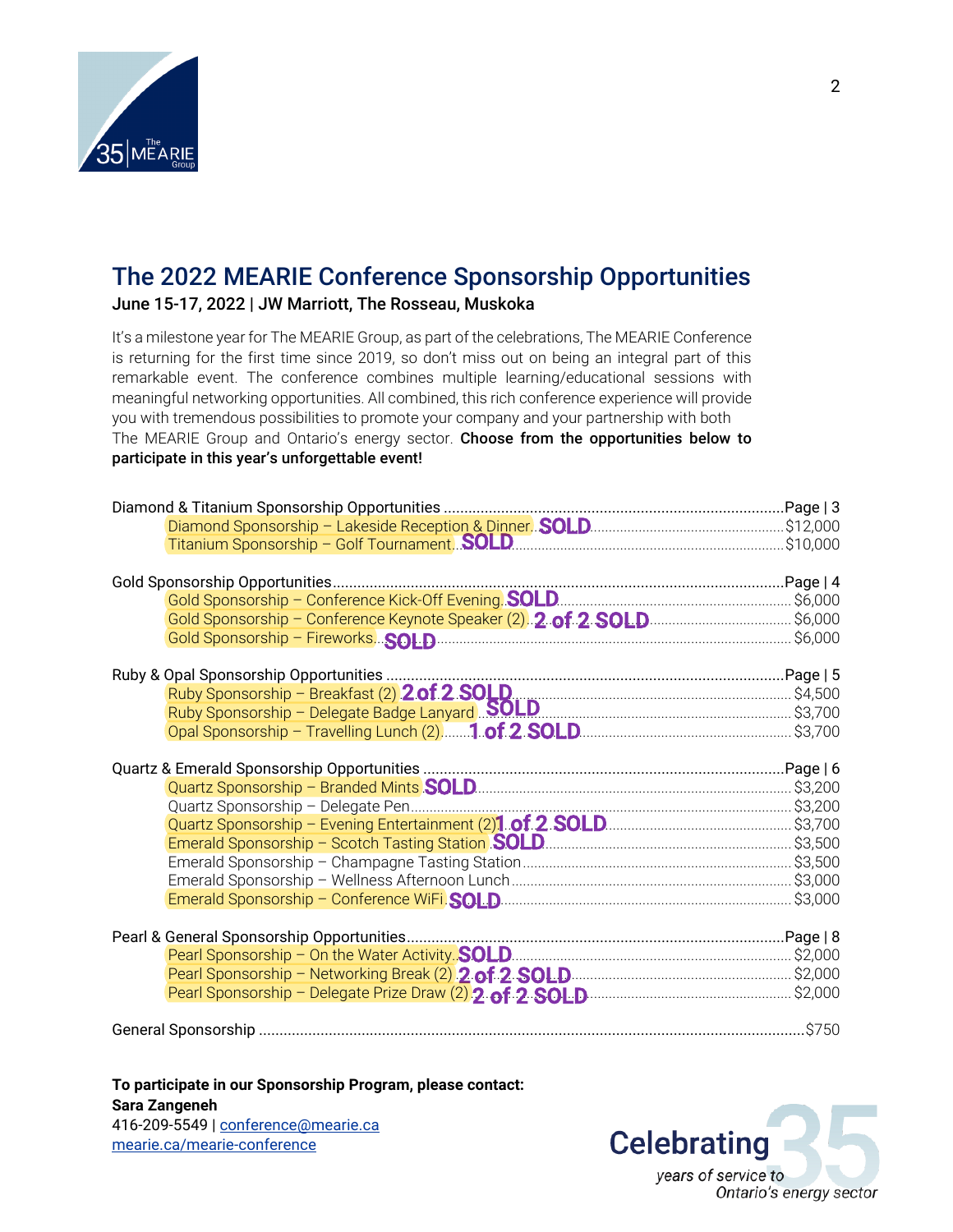

#### <span id="page-2-0"></span>Diamond & Titanium Sponsorship Opportunities

#### <span id="page-2-1"></span>Diamond Sponsorship – Lakeside Reception & Dinner **\$12,000**

The Lakeside Reception & Dinner on the evening of Thursday, June 16 is the premium sponsorship opportunity of the conference. The evening features a first-class culinary experience along with a pre-dinner host bar reception.

#### <span id="page-2-2"></span>Titanium Sponsorship – Golf Tournament  $\text{S10,000}$

This event is held on the afternoon of Thursday, June 16 at The Rock Golf Course, a beautiful and challenging 6,650-yard course, designed by legendary golfer, Nick Faldo. Sponsorship of the tournament includes providing the golfers with refreshments, golf balls and the chance to win prizes as part of the tournament. A representative from your organization is invited to participate in the post-tournament prize ceremony that takes place during the Thursday evening festivities.

#### Additional benefits of Diamond & Titanium Sponsorship Opportunities:

- *Two complimentary registrations for the entire conference*
- *Two complimentary green fees for the golf tournament*
- *Pre-event recognition through promotion of the conference*
- *Full-page sponsorship recognition in the conference program guide*
- *Acknowledgement of your sponsorship throughout the event through prominent signage*
- *Verbal recognition of your generous sponsorship during the event*
- *Your corporate collateral materials as part of the delegate package*
- *Link to your company's website from the conference website*



3

[mearie.ca/mearie-conference](https://secure3.mearie.ca/mearie-conference?hsLang=en)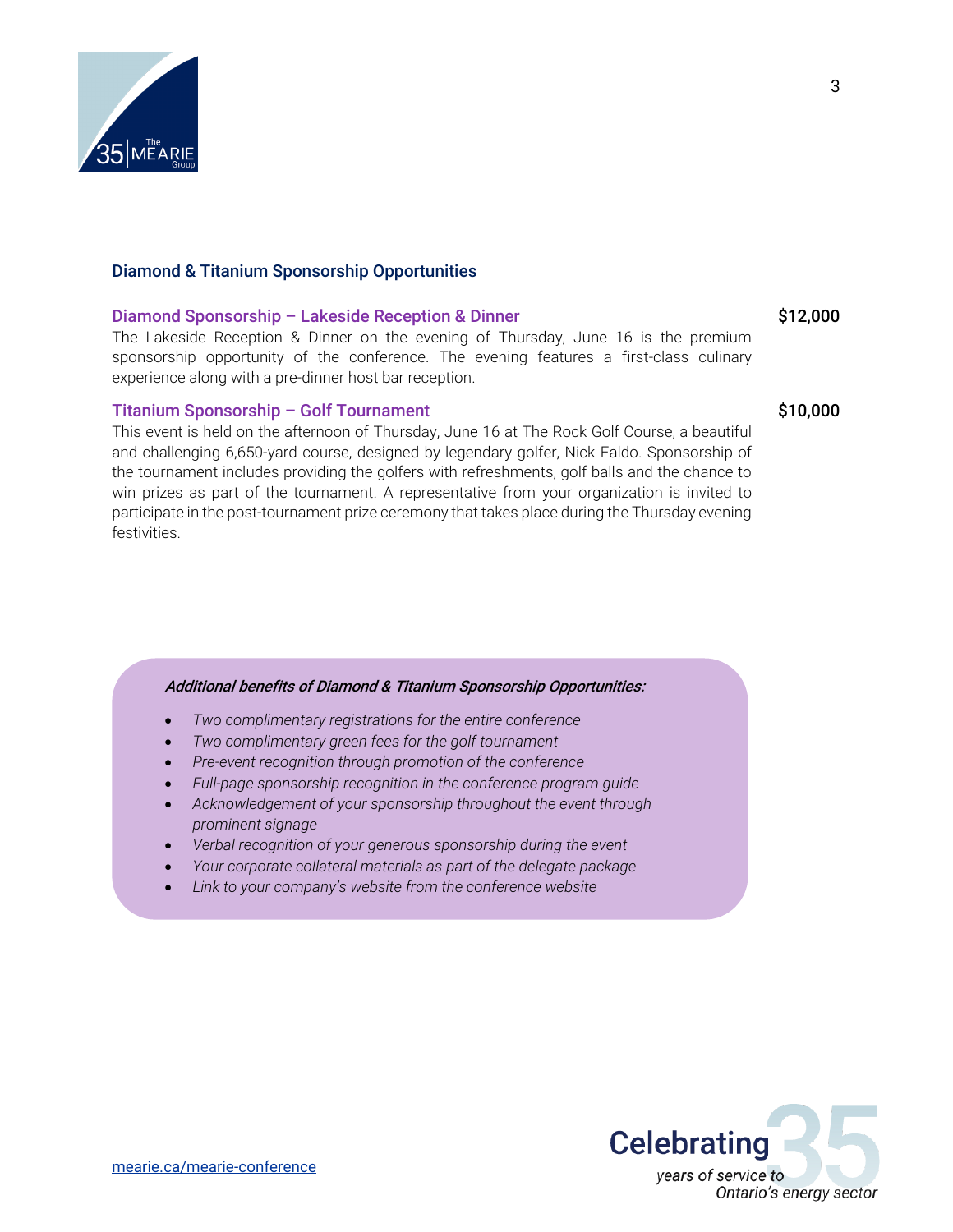

#### <span id="page-3-0"></span>Gold Sponsorship Opportunities

<span id="page-3-3"></span><span id="page-3-2"></span><span id="page-3-1"></span>

| Gold Sponsorship - Conference Kick-Off Evening<br>This sponsorship kicks off the conference with a truly memorable evening on Wednesday, June<br>15. The evening spans both indoors and outdoors and features lots of food stations in a casual<br>setting for delegates to mix, mingle and reconnect with their peers. | \$6,000 |
|-------------------------------------------------------------------------------------------------------------------------------------------------------------------------------------------------------------------------------------------------------------------------------------------------------------------------|---------|
| Gold Sponsorship - Conference Keynote Speaker (2)<br>As the keynote sponsor, your company will be prominently profiled at one of two keynote<br>speaking sessions which represent the highest profile plenary sessions of the conference.                                                                               | \$6,000 |
| <b>Gold Sponsorship - Fireworks</b><br>Special for 2022, help us celebrate MEARIE's 35 <sup>th</sup> Anniversary with this very special<br>sponsorship as we top off the closing evening on Thursday, June 16 with an impressive<br>fireworks display!                                                                  | \$6,000 |

#### Additional benefits of Gold Sponsorship Opportunity:

- *One complimentary registration for the entire conference*
- *One complimentary green fee for the golf tournament*
- *Half-page sponsorship recognition with corporate logo in the conference program guide*
- *Verbal recognition of your generous sponsorship during the event*
- *Acknowledgement of your sponsorship throughout the event through prominent signage*
- *Your corporate collateral materials as part of the delegate package*
- *Link to your company's website from the conference website*

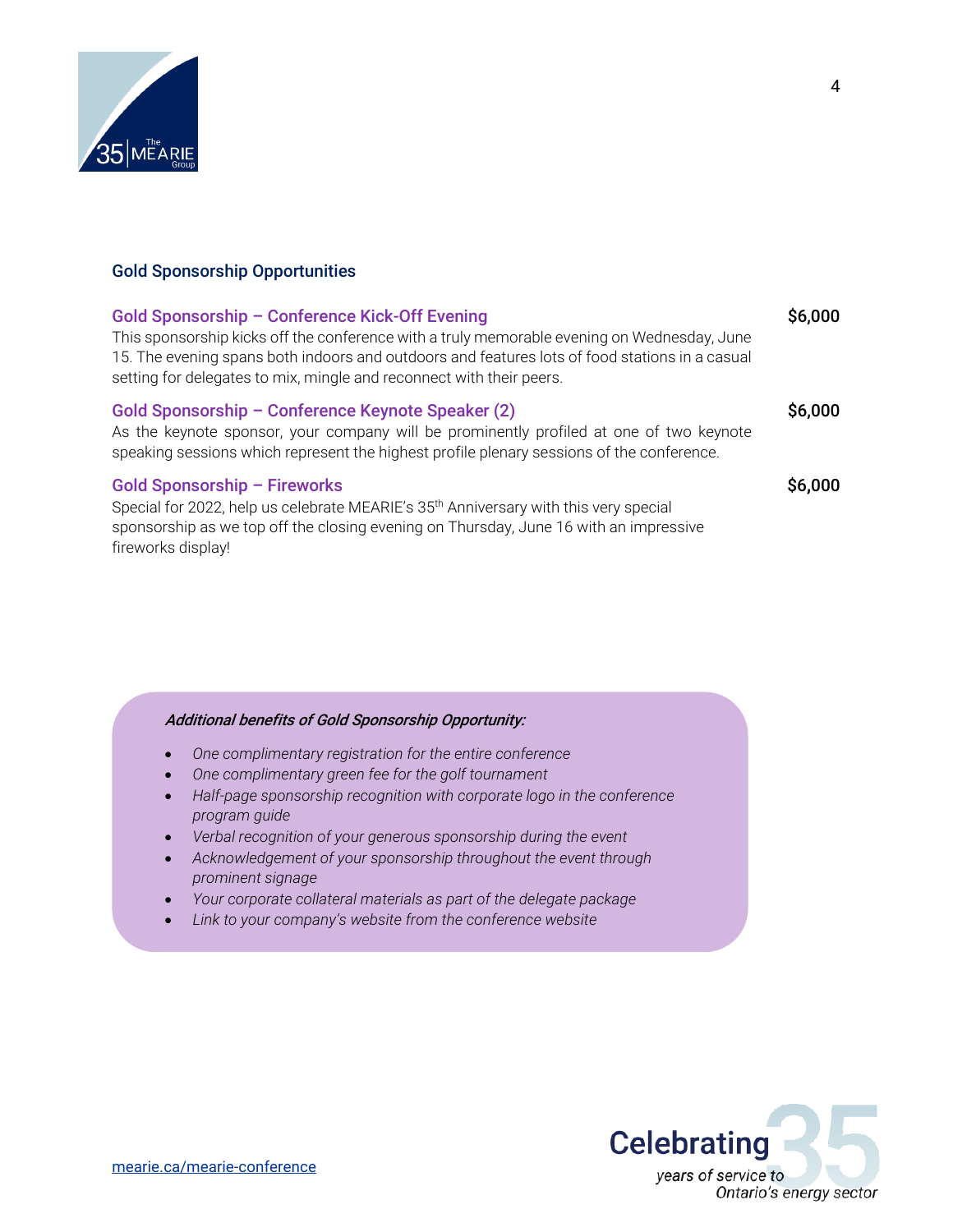

#### <span id="page-4-0"></span>Ruby & Opal Sponsorship Opportunities

#### <span id="page-4-1"></span>Ruby Sponsorship – Breakfast (2) \$4,500 Help delegates get their day off to a bright start with one of two breakfast sponsorship opportunities available during the conference. • Thursday, June 16 • Friday, June 17 Ruby Sponsorship – Delegate Badge Lanyard **\$3,700** Sponsorship of the lanyard is an excellent way to advertise your company and brand throughout

<span id="page-4-2"></span>the entire event. During the conference, each delegate will be displaying their lanyard featuring both The MEARIE Group logo and your company logo.

#### <span id="page-4-3"></span>Opal Sponsorship – Travelling Lunch (2) \$3,700

There are two opportunities where a travelling lunch is provided to delegates:

- Thursday, June  $16 -$  to golfers prior to the tournament
- $\bullet$  Friday, June 17 to delegates as they depart from the conference

#### Additional benefits of Ruby & Opal Sponsorship Opportunity:

- *One complimentary registration for one day of the conference, including sessions and full evening dining and entertainment*
- *One complimentary green fee for the golf tournament*
- *Prominent posting of your corporate signage during the sponsored event*
- *Sponsorship recognition with corporate logo in the conference program guide*
- *Verbal recognition of your generous sponsorship during the event*
- *Link to your company's website from the conference website*

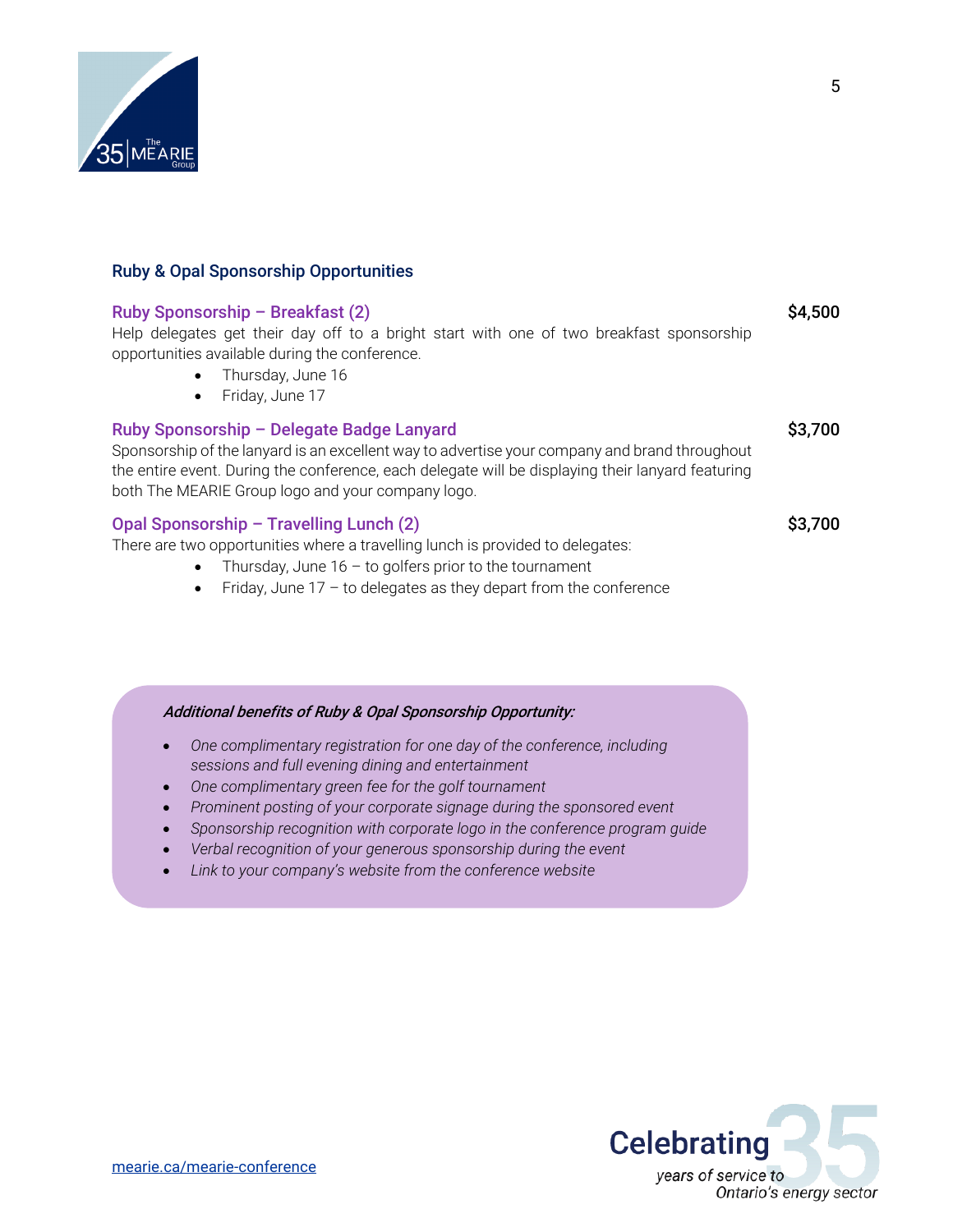

#### <span id="page-5-0"></span>Quartz & Emerald Sponsorship Opportunities

<span id="page-5-6"></span><span id="page-5-5"></span><span id="page-5-4"></span><span id="page-5-3"></span><span id="page-5-2"></span><span id="page-5-1"></span>

| Quartz Sponsorship - Branded Mints<br>As a special treat for delegates, branded tins of mints featuring your company's logo will<br>be included in the conference bag and on the session room tables. Must order by May 27.                                                                                                        | \$3,200 |
|------------------------------------------------------------------------------------------------------------------------------------------------------------------------------------------------------------------------------------------------------------------------------------------------------------------------------------|---------|
| Quartz Sponsorship - Delegate Pen<br>Your company's logo or website URL will appear on the pen provided to all delegates as part<br>of the delegate package. Must order by May 27.                                                                                                                                                 | \$3,200 |
| Quartz Sponsorship - Evening Entertainment (2)<br>On the evening of Wednesday, June 15 the Conference Kick-Off Evening features music to<br>help set the mood for this kick-off event. On the evening of Thursday, June 16, delegates will<br>enjoy an evening featuring live entertainment, on the terrace, overlooking the lake. | \$3,700 |
| <b>Emerald Sponsorship - Scotch Tasting Station</b><br>To add to the fun and refinement of the atmosphere of the Conference Kick-Off Reception,<br>the Scotch Tasting Station is a special and very popular experience for attendees.                                                                                              | \$3,500 |
| <b>Emerald Sponsorship - Champagne Tasting Station</b><br>To add a touch of elegance for the final evening Reception, the Champagne Tasting Station is<br>a special and enjoyable experience for attendees.                                                                                                                        | \$3,500 |



6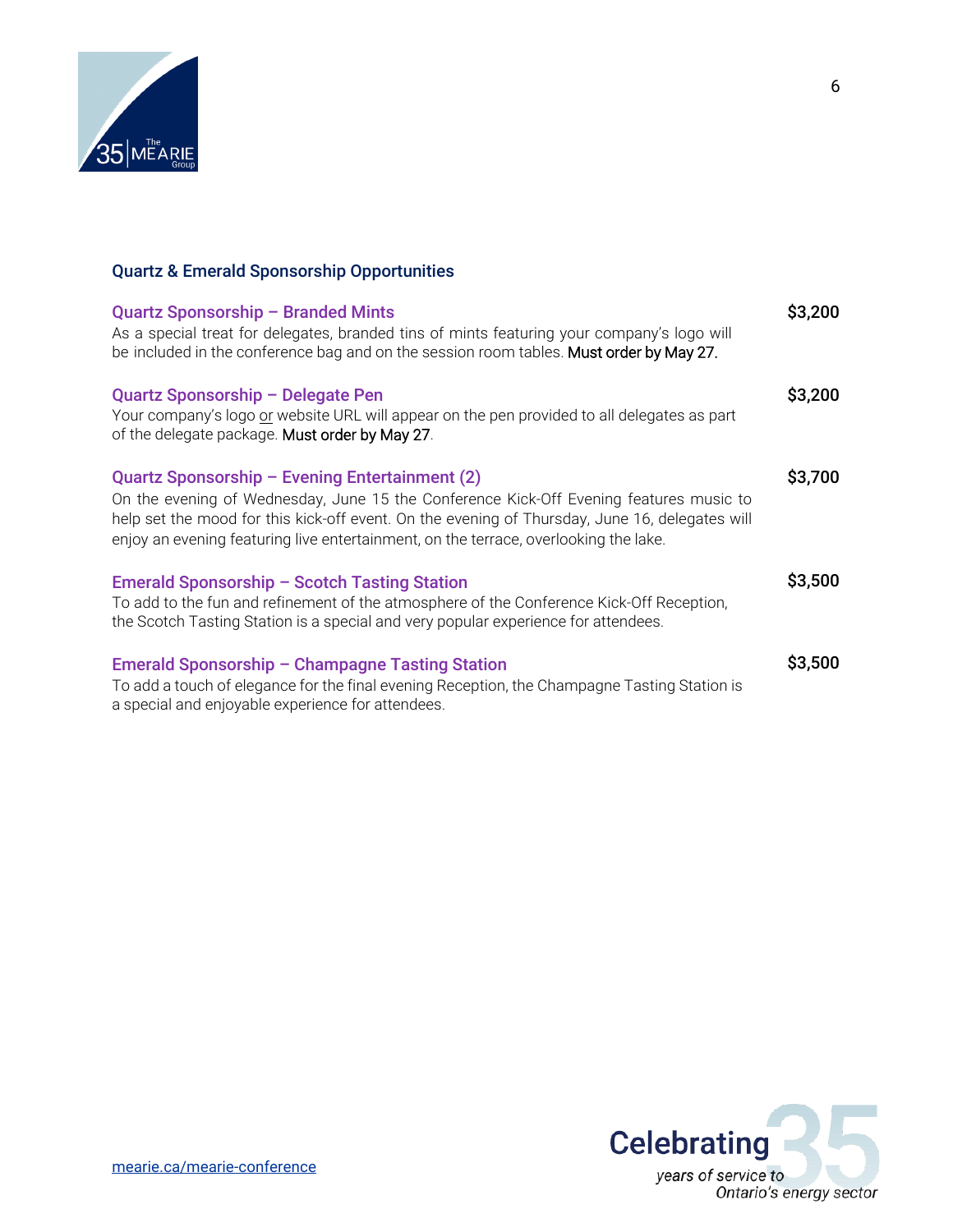

#### Emerald Sponsorship – Wellness Afternoon Lunch **\$3,000** \$3,000

For non-golfers, the afternoon of Thursday, June 16 starts with a healthy lunch. From there, delegates will move on to their preferred afternoon activity.

#### <span id="page-6-0"></span>Emerald Sponsorship – Conference WiFi  $\sim$  \$3,000

Your sponsorship provides delegates with WiFi access during the plenary and stream sessions throughout the conference. Your corporate logo will be listed along with the WiFi username and password, posted on tables during the sessions.

#### Additional benefits of Quartz & Emerald Sponsorship Opportunity:

- *Admission for two people to attend one evening's events and entertainment (either Wednesday or Thursday evening)*
- *Prominent posting of your corporate signage during the sponsored event*
- *Verbal recognition of your generous sponsorship during the event*
- *Sponsorship recognition with corporate logo in the conference program guide*
- *Link to your company's website from the conference website*

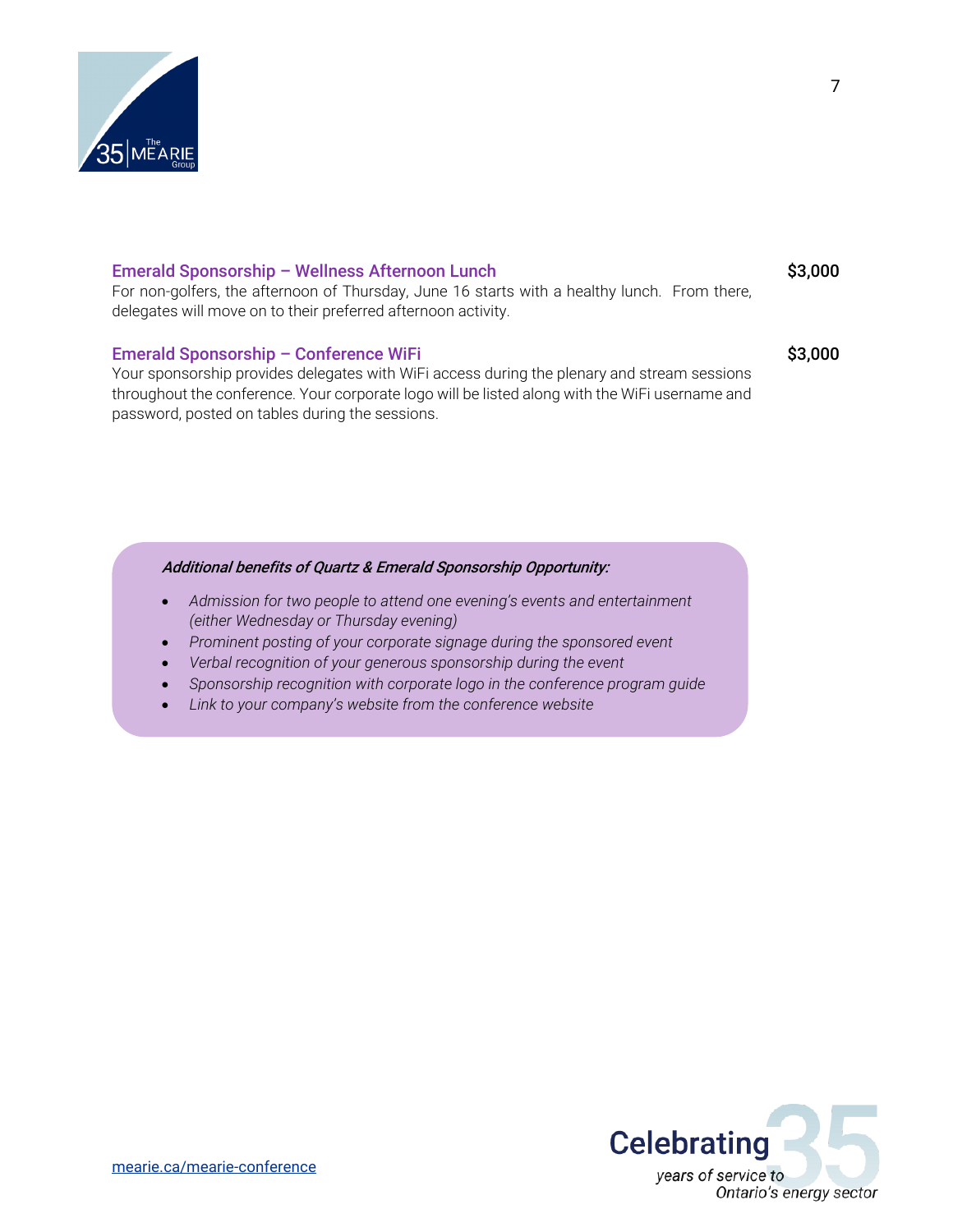

#### <span id="page-7-0"></span>Pearl & General Sponsorship Opportunities

<span id="page-7-3"></span><span id="page-7-2"></span><span id="page-7-1"></span>

| Pearl Sponsorship - On the Water Activity<br>This is a great opportunity for attendees to enjoy the outdoors and the beautiful surroundings<br>through a guided kayaking or canoeing tour.                | \$2,000            |
|-----------------------------------------------------------------------------------------------------------------------------------------------------------------------------------------------------------|--------------------|
| Pearl Sponsorship - Networking Break (2)<br>There are two refreshment break sponsorships available during the conference.<br>Thursday, June $16 - AM$<br>$\bullet$<br>Friday, June $17 - AM$<br>$\bullet$ | S <sub>2.000</sub> |
| Pearl Sponsorship - Delegate Prize Draw (2)<br>There are two door prizes drawn (each, a \$500 value) for delegates to win during<br>the conference.                                                       | \$2,000            |
| <b>General Sponsorship</b><br>Be included in the signage and acknowledgement for this event.                                                                                                              | S750               |

#### <span id="page-7-4"></span>Additional benefits of Pearl & General Sponsorship Opportunity:

- *Prominent posting of your corporate signage during the sponsored event*
- *Verbal recognition of your generous sponsorship during the event*
- *Sponsorship recognition with corporate logo in the conference program guide*
- *Link to your company's website from the conference website*

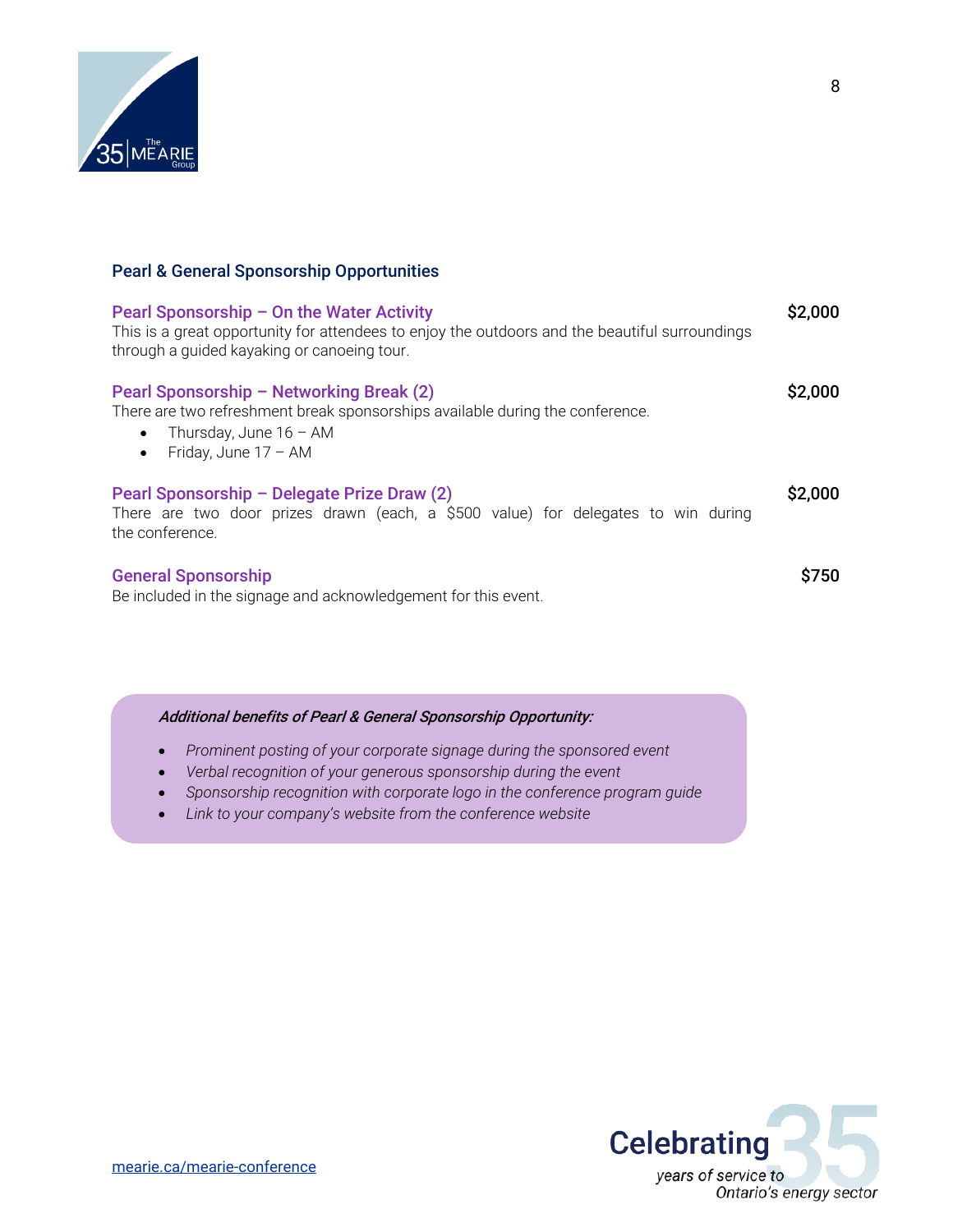

#### To participate in our sponsorship program, please contact: Sara Zangeneh

416-209-5549 or [conference@mearie.ca](mailto:conference@mearie.ca)

[mearie.ca/mearie-conference](https://secure2.mearie.ca/imis15/MG/conferences/The_MEARIE_Conference/MG/Conferences/MEARIE_Conference/MEARIE_Conference_Home.aspx?hkey=667dddb1-88ee-4458-9ddf-0fc0bcfd0214)